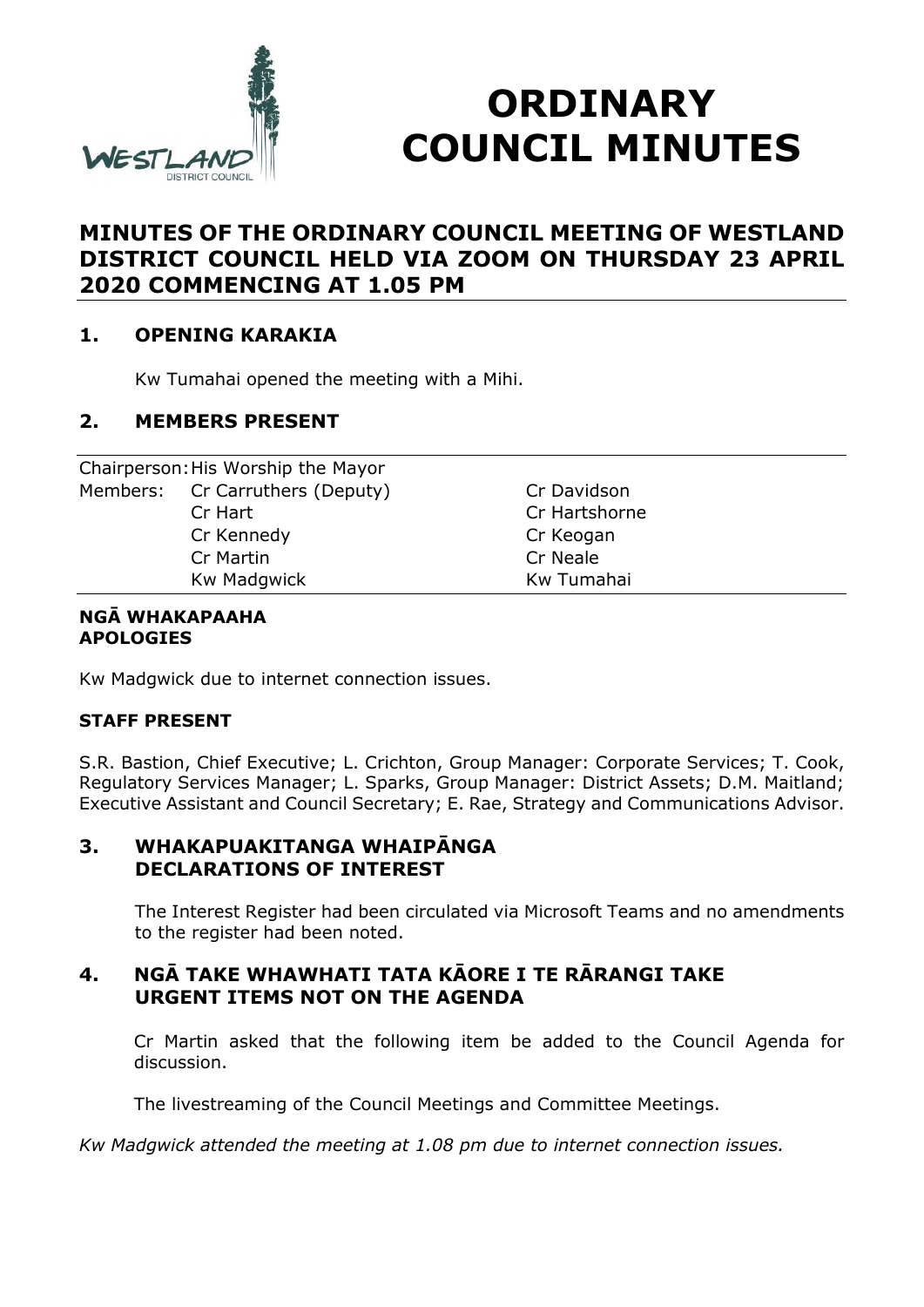## **5. NGĀ MENETI O TE HUI KAUNIHERA MINUTES OF MEETINGS**

The Minutes of the meeting of the 27 February 2020 had been circulated to the Mayor and Councillors separately via Microsoft Teams.

The 26 March 2020 Council Meeting had been cancelled due to COVID-19.

Moved Deputy Mayor Carruthers, seconded Cr Davidson and **Resolved** that the Minutes of the Ordinary Meeting of Council held on the 27 February 2020 be confirmed as a true and correct record of the meeting.

## **6. NGĀ TĀPAETANGA PRESENTATIONS**

There were no presentations to Council in this part of the meeting.

## **7. ACTION LIST**

The Chief Executive spoke to the Action List and provided the following updates:

- **Kaniere School Students Cycle trail**
	- Council is awaiting the final pricing for safety work.
- **Speed Limits Extension of some limits and open conversation with road users on suitable speed limits.**
	- Consultation on this item will commence in August 2020.
- **Transfer of Pensioner Housing to Destination Westland. Strategy document to be developed with a working group.**
	- This item is currently with Westland Holdings Limited.
- **Manatu Whakaaetanga Partnership Agreement.** Agreement has been signed by Te Rūnanga o Ngati Waewae.
	- Kw Madgwick advised that the Manatu Whakaaetanga Partnership Agreement can be signed at any stage on behalf of Te Rūnanga o Makaawhio.
- **Cass Square An overarching plan is required for Cass Square.** Sits within the Community work program. Any concept must now be taken into account around the future use of the Racecourse Reserve.
	- The Planning and Customer Services Manager is leading the Racecourse Reserve master planning programme.

#### **Haast Civil Defence and Community Development**.

Council resolved to release funds from the Marks Road Reserve Fund for Stage 1, purchase of Civil Defence Equipment for the Haast Community.

- Further correspondence is required with the land purchaser.
- **Carnegie Building Project**
	- Three funding applications have been lodged for funding.
	- The scope of the project is currently being reviewed.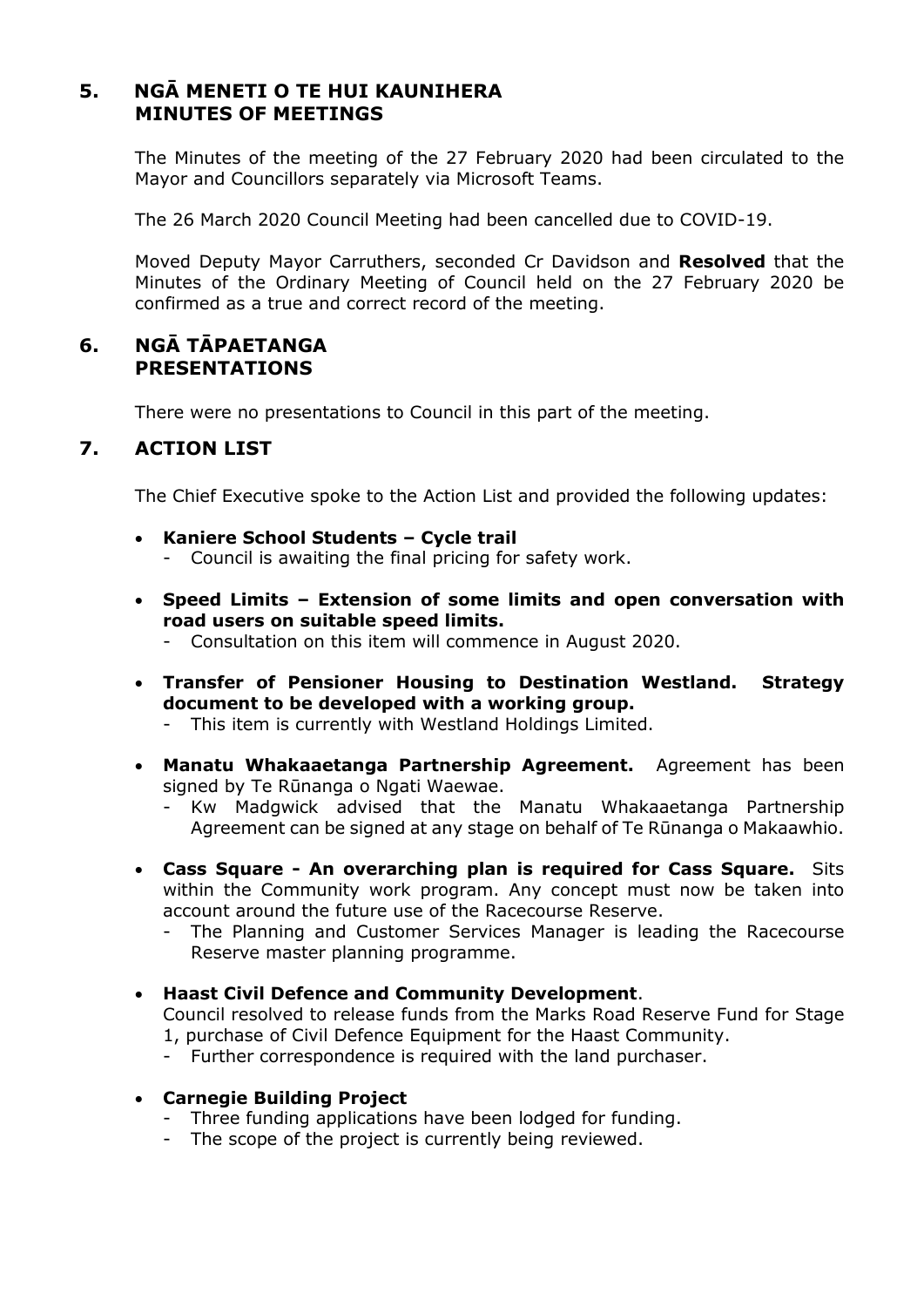#### **Fox Landfill**

Golders have been contracted to complete a site assessment in partnership with Ministry for the Environment and Council. Golders have completed their site assessment and a draft report has been received.

#### **Marks Road – Sale of Land to FENZ**

No further development regarding this matter. This item to be removed from the Action List.

#### **Iwi representation around the Council table**

The aspiration is legal participation, opportunities and equal say as a partnership with Council.

Moved Cr Neale, seconded Deputy Mayor Carruthers and **Resolved** that the updated Action List be received with the removal of the Marks Road item.

## **8. PŪRONGO KAIMAHI STAFF REPORTS**

#### **8.1 Financial Performance Report – March 2020**

The Group Manager: Corporate Services spoke to this item and advised that the purpose of the report is to provide an indication of Council's financial performance for 9 months to 31 March 2020.

#### **Action Items:**

- Sundry Debtors The Group Manager: Corporate Services to report back to Council with the detail of the debtors that are over 90 days.
- Capital Expenditure request for tracking of individual projects within e.g. Community Services and what the projects are and how they are tracking – Cr Martin. It was noted that there is more detail in the Capital Projects and Tenders Committee meetings which has the oversight and more information.

Moved Cr Neale, seconded Cr Hartshorne and **Resolved** that Council receive the Financial Performance Report to 31 March 2020.

*Kw Tumahai left the meeting at 1.55 pm and returned in the Confidential part of the meeting.*

#### **8.2 Commercial Rating Process**

The Group Manager: Corporate Services spoke to this item and advised the purpose of the report is to adopt the updated Commercial Rating Process as attached to the agenda. A record will be kept of those properties moving from commercial to residential categories.

A discussion was held regarding a media statement being prepared to let ratepayers know that they can move from commercial to residential rating categories; particularly for those properties who are no longer operating Airbnb's; and also a letter being forwarded to all Airbnb operators in Westland District.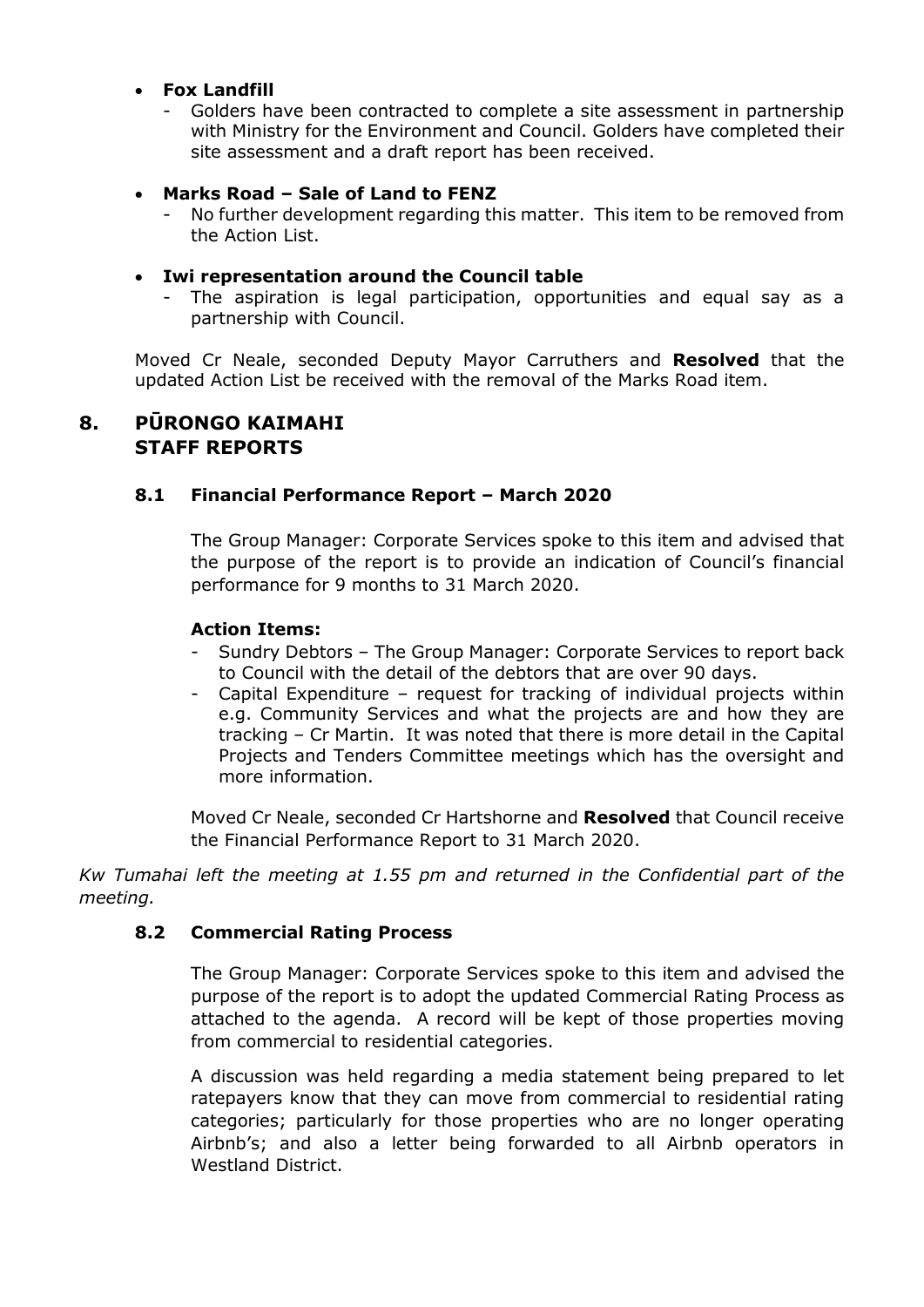An advertisement will be prepared and publicised regarding the Rating Information Database (RID) which will allow people to check what rate types and differentials have been applied to their rating account for a particular rating year.

Moved Cr Martin, seconded Cr Kennedy and **Resolved** that:

- 1. Council adopt the Commercial Rating Process as attached to the agenda; and
- 2. Best endeavours be made by staff to implement the process from 1 July 2020; with staff bringing back information to support any changes to the Rating Information Database as soon as possible.

*Cr Neale recorded her vote against the motion.*

*The meeting adjourned at 2.37 pm for afternoon tea and reconvened at 2.46 pm.*

## **8.3 Local Government Funding Agency (LGFA)**

The Group Manager: Corporate Services spoke to this item and advised that the purpose of the report is to outline the proposed amendments to the LGFA to enable approved Council-controlled organisations to borrow directly through the LGFA borrowing programme.

Moved Cr Davidson, seconded Cr Hart and **Resolved** that:

- 1. Council receives the "New Zealand Local Government Funding Agency (LGFA) Amendments Report".
- 2. Council notes the contents of that report.
- 3. Council authorises the Council's entry into the documentation noted in that report.
- 4. Council authorises two elected members, being Deputy Mayor Carruthers and Cr Hart to execute the following deeds for the purposes of recommendations 3. above.
	- a) Amendment and Reinstatement Deed (Multi-issuer Deed); and
	- b) Amendment and Restatement Deed (Notes Subscription Agreement).
- 5. Council authorises the Chief Executive to execute the Chief Executive Certificate and such other documents and take such other steps on behalf of Council as the Chief Executive considers it is necessary or desirable to execute or take to give effect to recommendations 3. above.

#### **8.4 Development West Coast Westland Sports Hub**

The Chief Executive spoke to this item and advised the purpose of the report to advise Council of some changes in the oversight of the Development West Coast Westland Sportshub and seeks Council's preferred direction for ongoing ownership and funding for the covered structure.

Kw Madgwick referred to a letter from a neighbour who had advised that they had not been consulted about what was being built on the site.

*Cr Martin and Cr Davidson declared an interest in the matter.*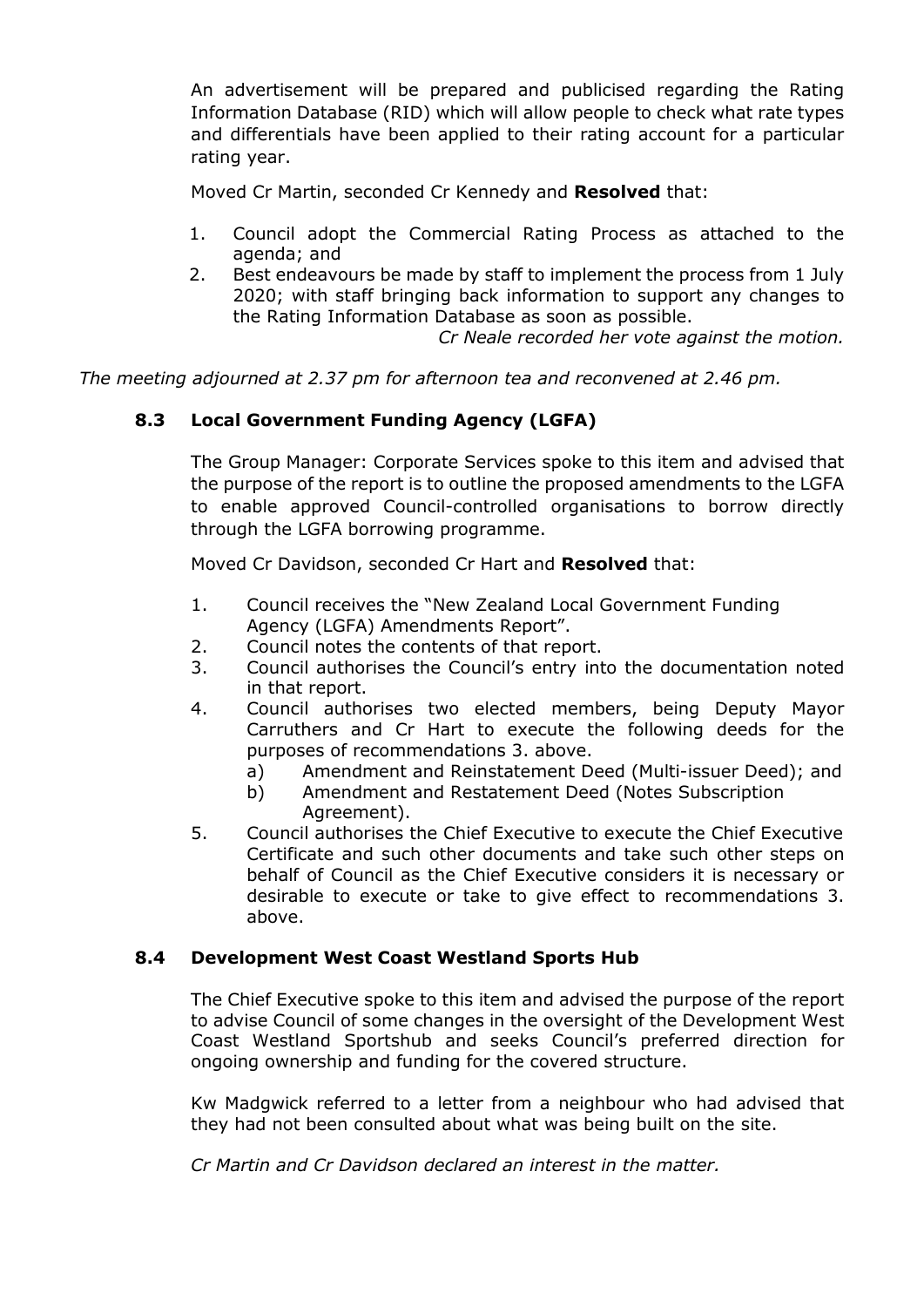*Cr Martin participated in the discussion, but did not vote on the matter. Cr Davidson participated in the discussion, but did not vote on the matter.*

*Cr Hart then participated in the meeting via audio due to internet connection issues.*

Moved His Worship the Mayor, seconded Deputy Mayor Carruthers and **Resolved** that Council:

- 1. Consult with the community through the 2020-2021 Annual Plan process on taking ownership and the associated costs thereof of the covered structure.
- 2. Instruct the Chief Executive to modify the Memorandum of Understanding to ensure that community and Council interests are fairly represented, and is clear on costs and accountabilities between Westland High School and Westland District Council.
- 3. Council includes the ownership and costs in the 2020-2021 Draft Annual Plan.
- 4. Depreciation will not be funded by the Community Rate.

#### **8.5 Ross Endowment Fund**

The Chief Executive spoke to this item and advised that the purpose of the report is to advise that the Ross Community Society would like to utilise funds from the Ross Endowment Fund.

Cr Martin advised that the fund is a Restricted Reserve and asked what the requirement is for Council to consult with the community regarding the release of funding from a Restricted Reserve. The Group Manager: Corporate Services advised that Council have a responsibility to consult regarding this matter.

Moved Cr Davidson, seconded Cr Hartshorne and **Resolved** that subject to consultation with the Ross Community through the 2020-2021 Annual Plan process, that funds be released from the Ross Endowment fund to pay for the repairs to cladding and guttering repairs up to \$30,000 total.

#### **8.6 Resident Satisfaction Survey 2020**

The Strategy and Communications Advisor spoke to this item and advised that the purpose of this report is to advise the results of the 2020 Resident Satisfaction survey and provide information on improvements and areas of reduced satisfaction compared to the 2018 survey.

Moved Deputy Mayor Carruthers, seconded Cr Hart and **Resolved** that:

- 1. Council receives the report and appendices.
- 2. Council directs staff to make the information contained in Appendix 1: Communitraktm Survey, Public Perceptions and Interpretations of Council Services and Representation; and Appendix 2: Appendices available to the public on Council's Website.

*Cr Keogan participated in the meeting at times via audio due to internet connection issues.*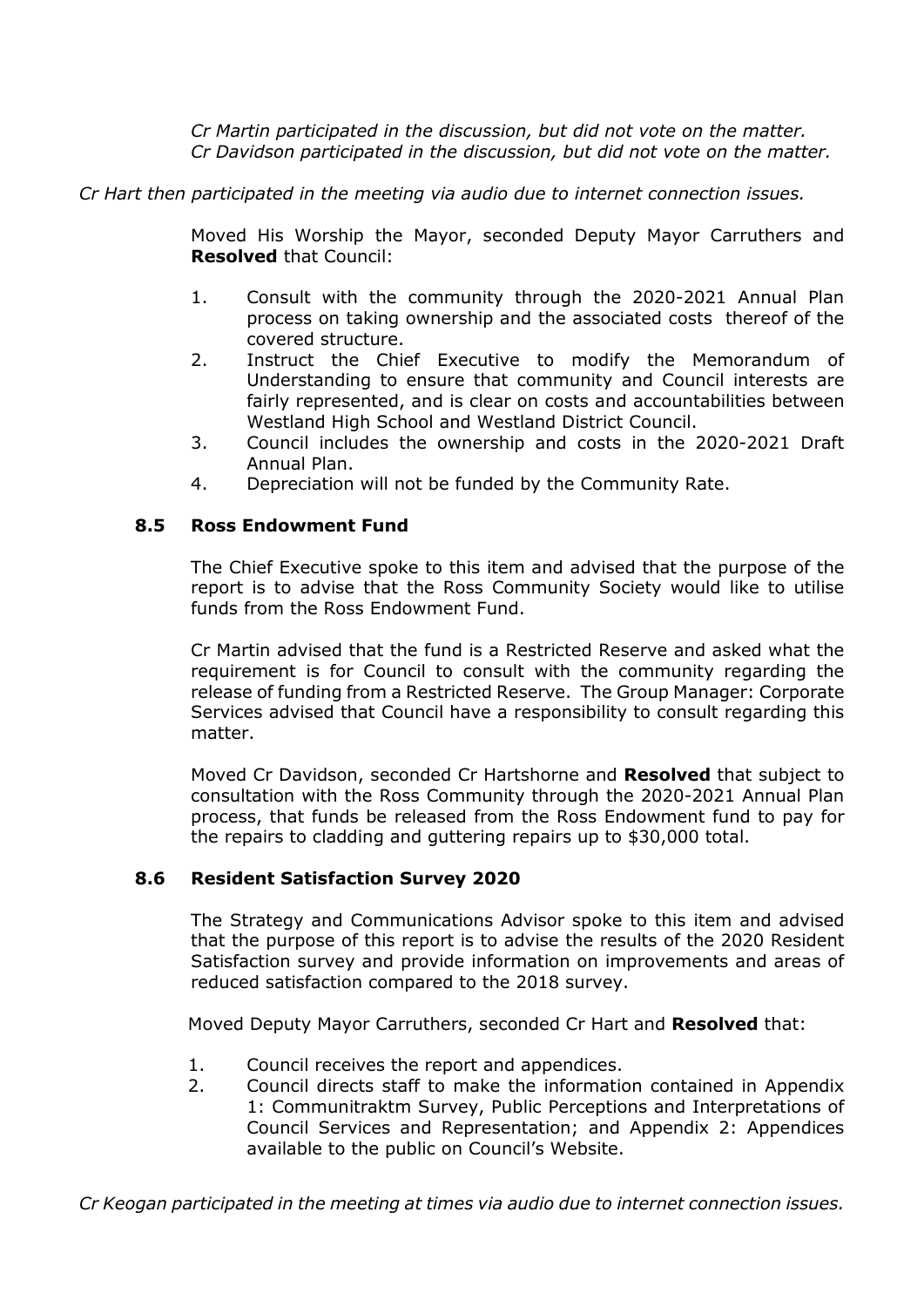## **9. KA MATATAPU TE WHAKATAUNGA I TE TŪMATANUI RESOLUTION TO GO INTO PUBLIC EXCLUDED**

(to consider and adopt confidential items)

Moved Cr Martin, seconded Cr Davidson and **Resolved** that Council confirm that the public were excluded from the meeting in accordance with Section 48, Local Government Official Information and Meetings Act 1987 at 3.07 pm.

The general subject of the matters to be considered while the public are excluded, the reason for passing this resolution in relation to each matter and the specific grounds under Section 48(1) of the Local Government Official Information and Meetings Act 1987 for the passing of the resolution are as follows:

| <b>Item</b><br>No. | <b>General subject</b><br>of each matter<br>to be considered | <b>Reason</b><br>for<br>this<br>passing<br>resolution<br><b>in</b><br>relation to each<br>matter | Ground(s)<br><b>Section</b><br>under<br>48(1) for the passing of this<br>resolution                                                                                                                                                     |
|--------------------|--------------------------------------------------------------|--------------------------------------------------------------------------------------------------|-----------------------------------------------------------------------------------------------------------------------------------------------------------------------------------------------------------------------------------------|
| 1.                 | Confidential<br><b>Minutes</b><br>27<br>February 2020        | Good reasons to<br>withhold<br>exist<br>under Section 7                                          | That the public conduct of the<br>relevant part of the proceedings<br>of the meeting would be likely to<br>result<br>in<br>the<br>disclosure<br>of<br>information for which good reason<br>or withholding exists.<br>Section $48(1)(a)$ |
| 2.                 | Sunset<br>Point<br>Tourism<br>Infrastructure<br>Contract     | Good reasons to<br>withhold<br>exist<br>under Section 7                                          | That the public conduct of the<br>relevant part of the proceedings<br>of the meeting would be likely to<br>disclosure<br>result<br>in<br>the<br>0f<br>information for which good reason<br>or withholding exists.<br>Section $48(1)(a)$ |
| 3.                 | <b>Westland Holdings</b><br>Limited                          | Good reasons to<br>withhold<br>exist<br>under Section 7                                          | That the public conduct of the<br>relevant part of the proceedings<br>of the meeting would be likely to<br>the<br>disclosure<br>result<br>in<br>of<br>information for which good reason<br>or withholding exists.<br>Section $48(1)(a)$ |
| 4.                 | Outfall<br>Ocean<br><b>Business Case</b>                     | Good reasons to<br>withhold<br>exist<br>under Section 7                                          | That the public conduct of the<br>relevant part of the proceedings<br>of the meeting would be likely to<br>the<br>disclosure<br>of<br>result<br>in<br>information for which good reason<br>or withholding exists.<br>Section $48(1)(a)$ |